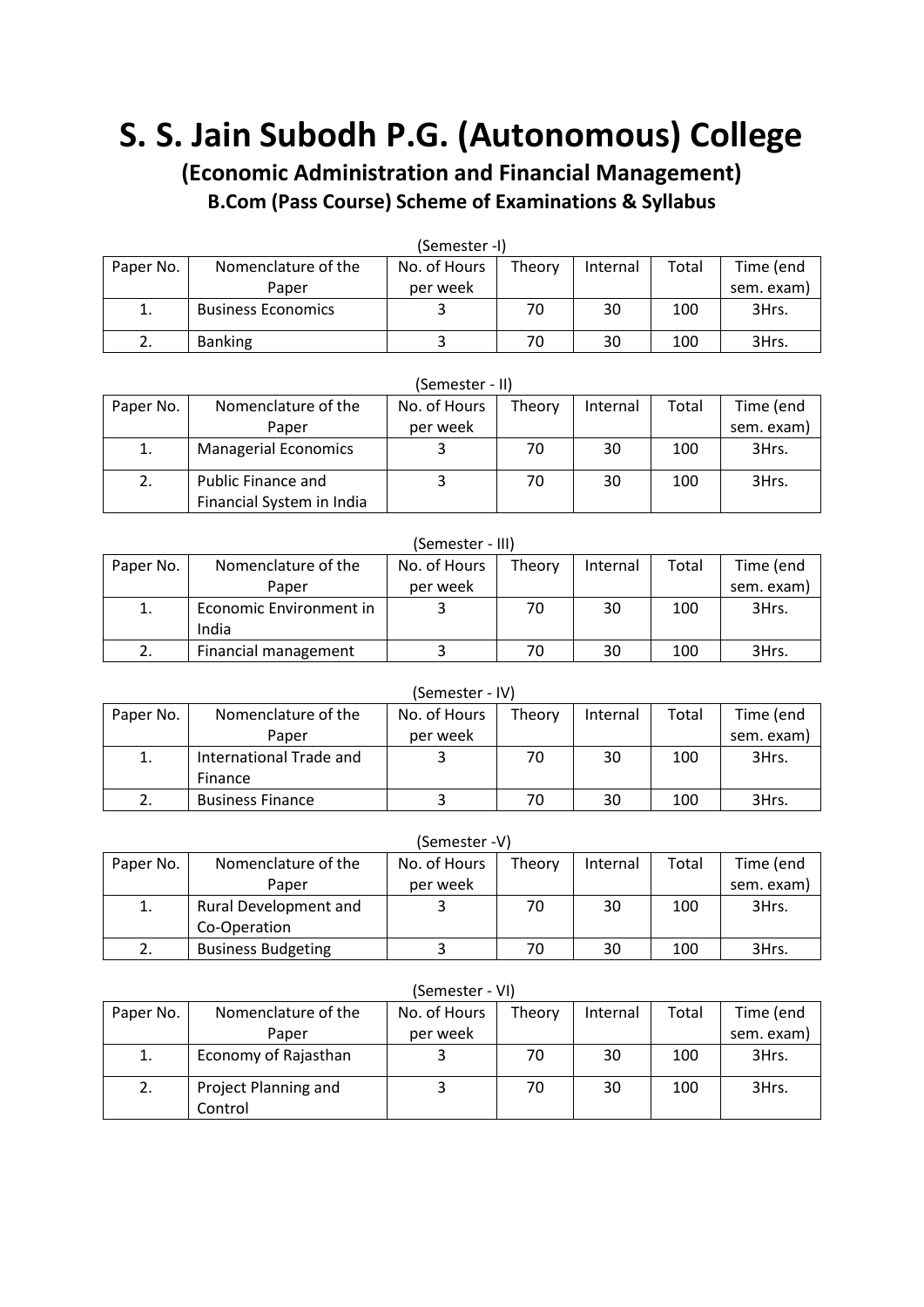## **Examination Question Paper Pattern for all semester Exams**

## **Attempt all questions**

| 1 10 Questions (very short answer questions)                     | $10 * 1$ Mark $-10$ |  |
|------------------------------------------------------------------|---------------------|--|
| II 5 Questions (short answer questions)                          | $5 * 3$ Marks $-15$ |  |
| III 3 Questions (1 question from each unit with internal choice) | 3 * 15 Marks - 45   |  |

| Total of End Sem. Exam | - 70  |
|------------------------|-------|
| Internal Assessment    | - 30  |
| Maximum Marks          | - 100 |
| Minimum Marks          | - 40  |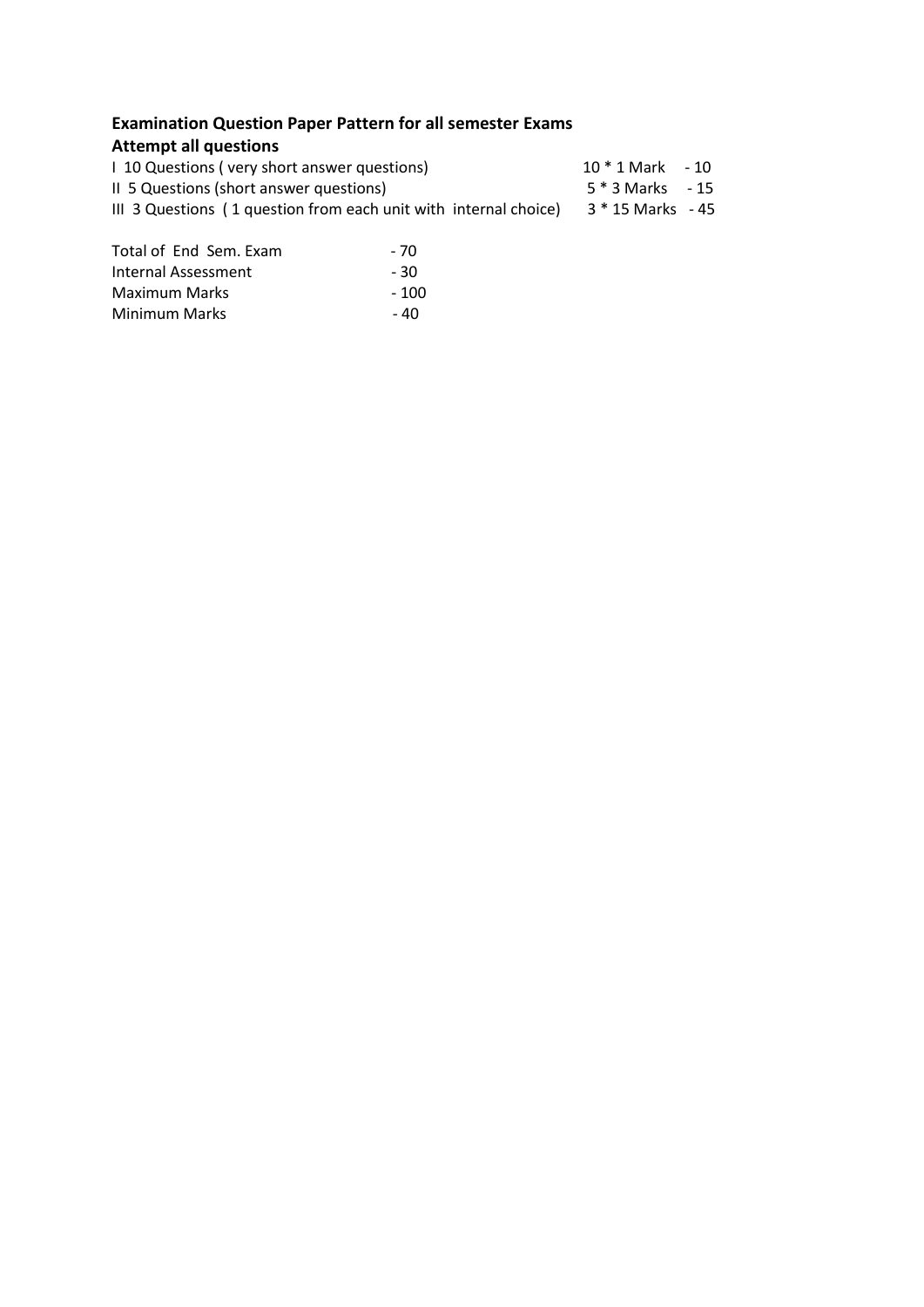## **S.S. JAIN SUBODH P G (AUTONOMUS) COLLEGE, JAIPUR**

#### **BACHELOR OF COMMERCE**

#### **Subject - Economic administration and financial management**

## **Semester-I Paper- I : Business Economics**

#### **UNIT-I**

Introduction to business economics: Definition, Meaning, Nature and Scope. Difference between economics and business economics, Role of business economics in formulation of business policies. Significance of micro and macro economics in business decisions .

#### **UNIT-II**

Demand Analysis, Law of Demand, elasticity of demand and its measurement. Supply and Law of Supply, elasticity of supply. Utility: Cardinal and Ordinary approaches (elementary) Consumer's Surplus Consumer's Equilibrium

#### **UNIT-III**

Production function.

Law of variable proportions, returns to scale, producer's equilibrium.

Theories of Firm: Baumol's model of Sales revenue maximization, Marris theory of managerial enterprise and Williamson's theory of managerial discretion.

- 1. Agarwal- Somdeo : Business Economics
- 2. C. M. Choudhary : Business Economics
- 3. N. D. Mathur : Business Economics
- 4. Saraswat-Lodha : Business Economics
- 5. Sloman : Economics for Business
- $6.$  बी.पी. गुप्ता : व्यावसायिक अर्थशास्त्र
- $7.$  अग्रवाल, सोमदेव: व्यावसायिक अर्थशास्त्र
- 8. माथुर, गुप्ता, एवं आभा मोहन : व्यावसायिक अर्थशास्त्र
- 9. एम.एल. सेठ : अर्थशास्त्र के सिद्धान्त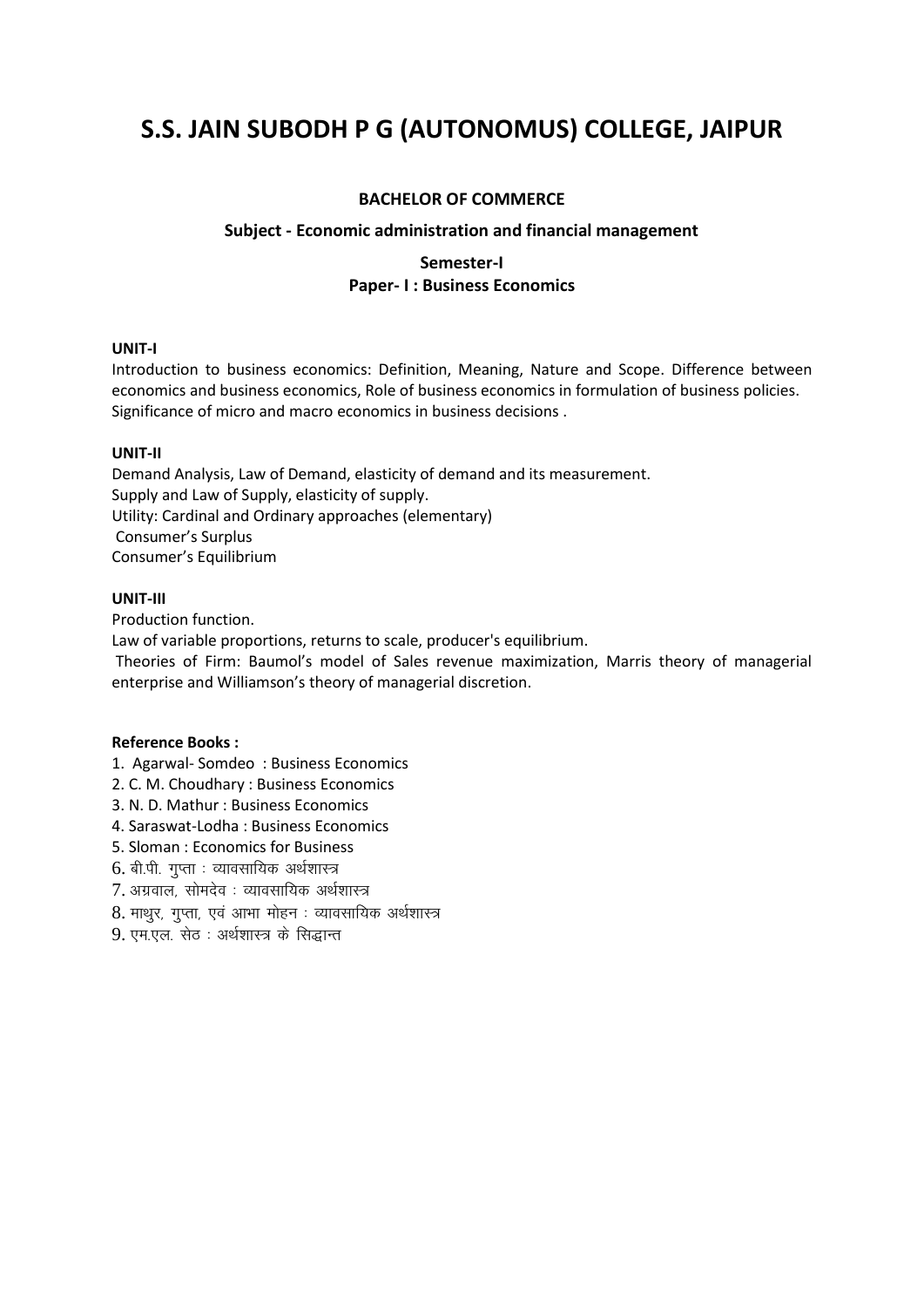## **BACHELOR OF COMMERCE** Subject - Economic administration and financial management Semester-I Paper-II: Banking

#### **UNIT-I**

Banking: definition and functions, methods of credit creation, commercial banking in India, Asset and liability management of commercial banks

#### UNIT-II

A Study of RBI, Monetary policy, A Study of NABARAD and RRB, Recent trends in Indian Banking (Ebanking, Innovative banking), Concept of demonetisation.

#### UNIT-III

Salient features of Banking Regulation Act, Relationship between banker and customer, Negotiable instruments, Cheques, bills of exchange and promissory notes.

- 1. Jat, kansal, Tiwari: Banking & Finance
- 2. Gupta, Swami: Banking & Finance
- 3. Khanna, Tiwari, & Jain: Banking & Finance
- 4. Vasant Desai: Bank Management
- 5. Suresh: Management of Banking & Financial Services
- 6. जाट, कसल एवं तिवारी : बैंकिंग एवं वित्त
- 7. टडन, माथुर : बैंकिग एवं वित्त
- 8. गप्ता, स्वामी एवं वशिष्ठ : बैंकिग एवं वित्त
- 9. खन्ना, तिवारी एव जैन : बैंकिंग एवं वित्त
- $10.$  दीपक अग्रवाल : मुद्रा, बैंकिंग, लाके वित्त एवं अर्न्तराष्ट्रीय व्यापार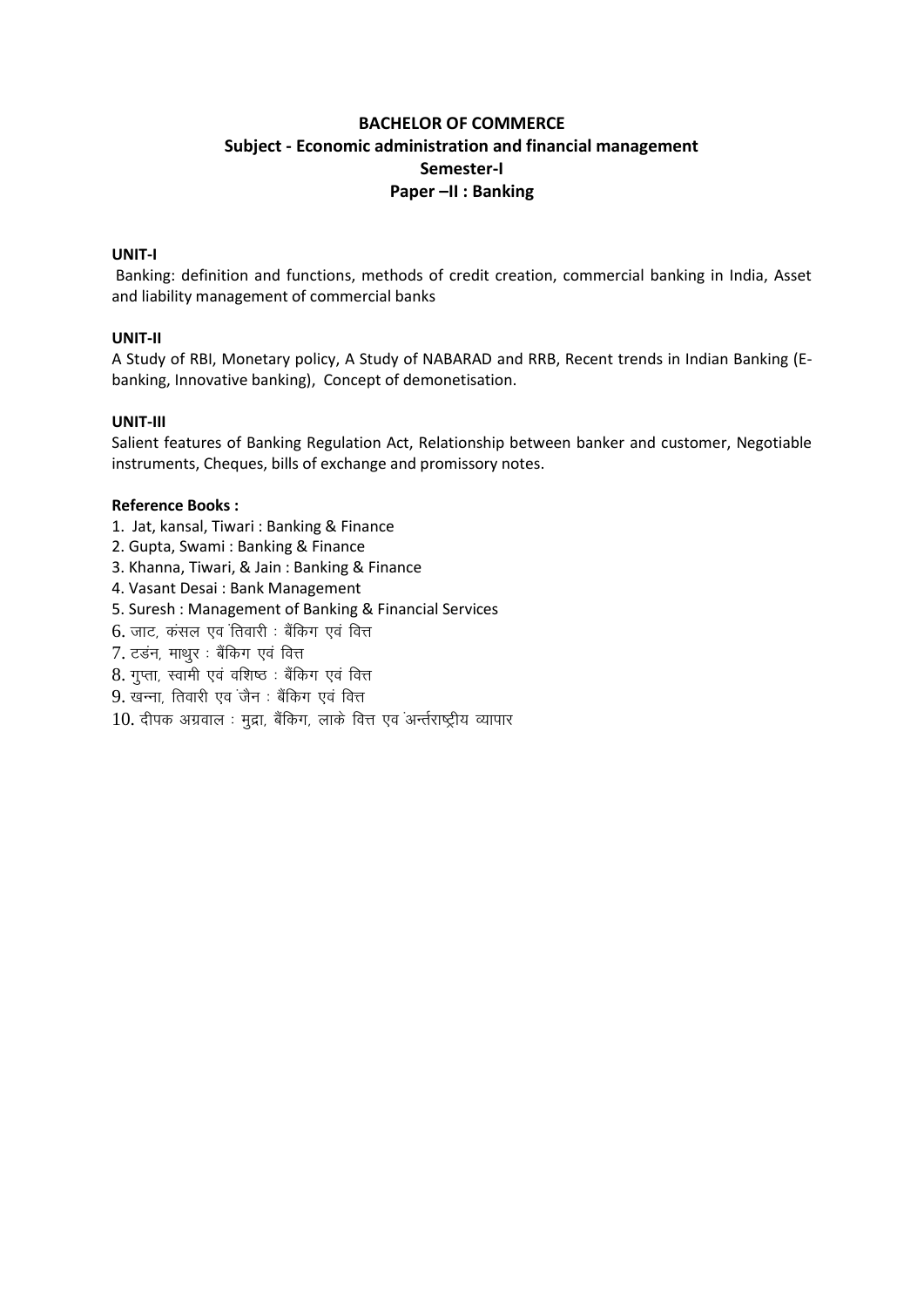## **BACHELOR OF COMMERCE Subject - Economic administration and financial management Semester-II Paper- III : Managerial Economics**

#### **UNIT-I**

Nature and Scope of Managerial Economics. Major concepts of costs, Revenue Analysis Price and output determination under different market structures, Perfect competition, Monopoly, Discriminating Monopoly, Imperfect competition, Oligopoly.

#### **UNIT-II**

Marginal productivity theory of distribution. Pricing of Multiple Products. Factor pricing: Determination of Rent, Wages, Interest, Profit.

#### **UNIT-III**

National Income analysis: Concepts and Measurement, national income and economic welfare, Green national Income.

Business cycles- theories and phases. Measures to check business cycles.

- 1. Agarwal : Managerial Economics
- 2. Petersen, Jain : Managerial Economics
- 3. Varshney, Maheshwari : Managerial Economics
- 4. Saraswat, Lodha : Business Economics
- 5. Agarwal Somdeo : Business Economics
- 6. N.D. Mathur : Business Economics
- 7. H.L. Ahuja : Managerial Economics
- $8.$  बी.पी. गुप्ता : व्यावसायिक अर्थशास्त्र
- $9.$  अग्रवाल, सोमदवे : व्यावसायिक अर्थशास्त्र
- $10.$  टी.टी. सेठी : मक्रो अर्थशास्त्र
- $11.$  सिंह, शर्मा, चौधरी: प्रबन्धकीय अर्थशास्त्र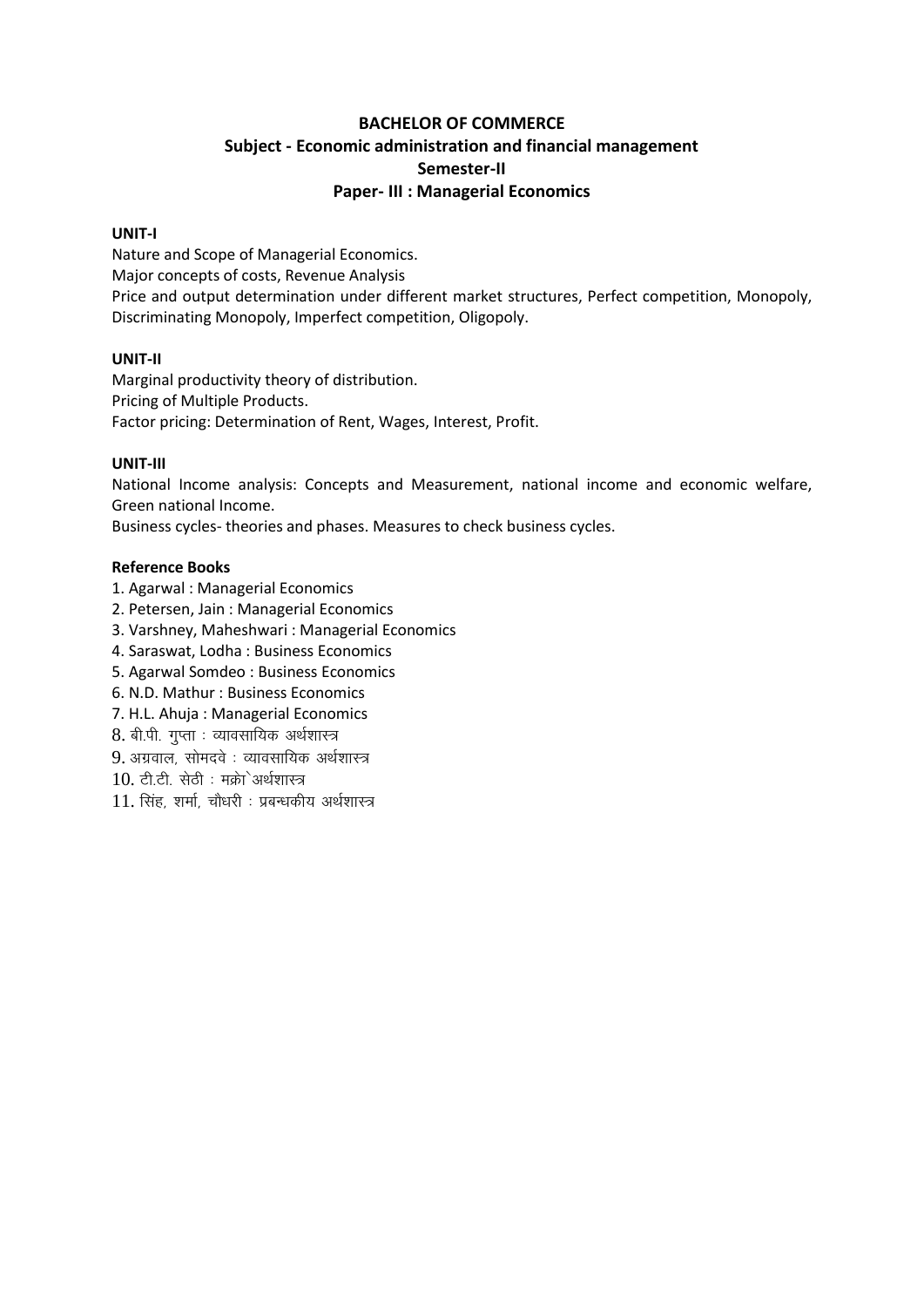## **BACHELOR OF COMMERCE Subject - Economic administration and financial management Semester-II Paper- IV: Public Finance and Financial System in India**

#### **UNIT-I**

Public Finance -definition, meaning, scope, importance, nature, Public expenditure, Canons of Public expenditure, Canons of taxation, Centre state finance financial relations

#### **UNIT-II**

Fiscal policy Financial system: functions, major issues in Indian Financial system. Financial sector reforms in India.

#### **UNIT-III**

Financial Market : money market, capital market, foreign exchange market, Financial Instruments: treasury bills, certificate of deposits, commercial papers, currency optioncredit card

- 1. Gupta, Swami : Indian Banking & Finance System in India
- 2. Khanna, Tiwar, Jain : Banking & Finance
- 3. R.C. Agarwal : Pubic Finance
- 4. S.K. Singh : Public Finance, Theory & Practice
- 5. Varshney, D.K. Mittal : Indian Financial System
- $6.$  गप्ता, स्वामी वशिष्ठ : भारतीय बँकिंग एवं वित्त व्यवस्था
- 7. खन्ना, तिवारी, जैन : बैंकिग एवं वित्त
- $8.$  जाट, तिवाडी, कन्सल : बैंकिंग एवं वित्त
- 9. टण्डन, माथुर : बैंकिग एवं वित्त
- $10.$  जे.सी. पन्त : राजस्व
- $11.$  जाट, तिवाडी, कन्सल : भारतीय बौंकेंग एवं वित्त व्यवस्था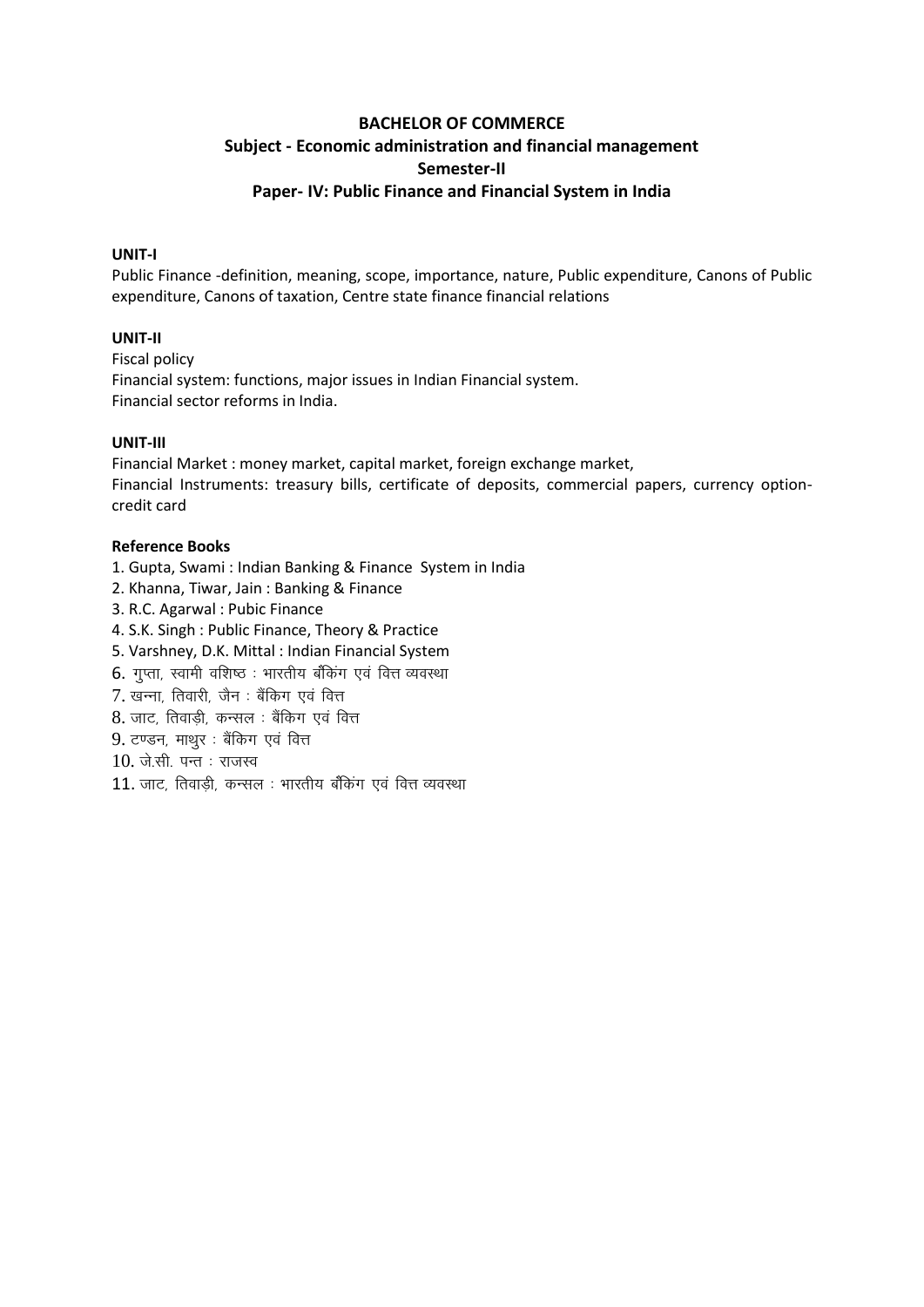## **BACHELOR OF COMMERCE** Subject - Economic administration and financial management Semester-III Paper- V: Economic Environment in India

#### **UNIT-I**

Economic Environment: Meaning, factors affecting Economic Environment, Basic features and problems of Indian Economy, Agriculture Policy, Industrial Policy, EXIM Policy

#### UNIT-II

History of Indian Economic Planning, National Institution for Transforming India, Significance of agriculture in Indian Economy.

#### UNIT-III

Industrial growth in India and prospects, Role of small scale industries. Globalization, liberalization, privatization, Impact of LPG on Indian Economy.

#### **Reference Books**

1. Gupta, Swami, Vashistha: Economic Environment in India

2. N.D. Mathur: Economic Environment in India

3. Francis Cherunilam : Business Environment

4. Shaikh: Business Environment

5. गुप्ता, स्वामी वशिष्ठ: भारत मे आर्थिक पर्यावरण

 $6.$  जाट, भिण्डा, वशिष्ठ, : भारत में आर्थिक पर्यावरण

7. एम.पी. सिंह : आर्थिक विकास एवं नियोजन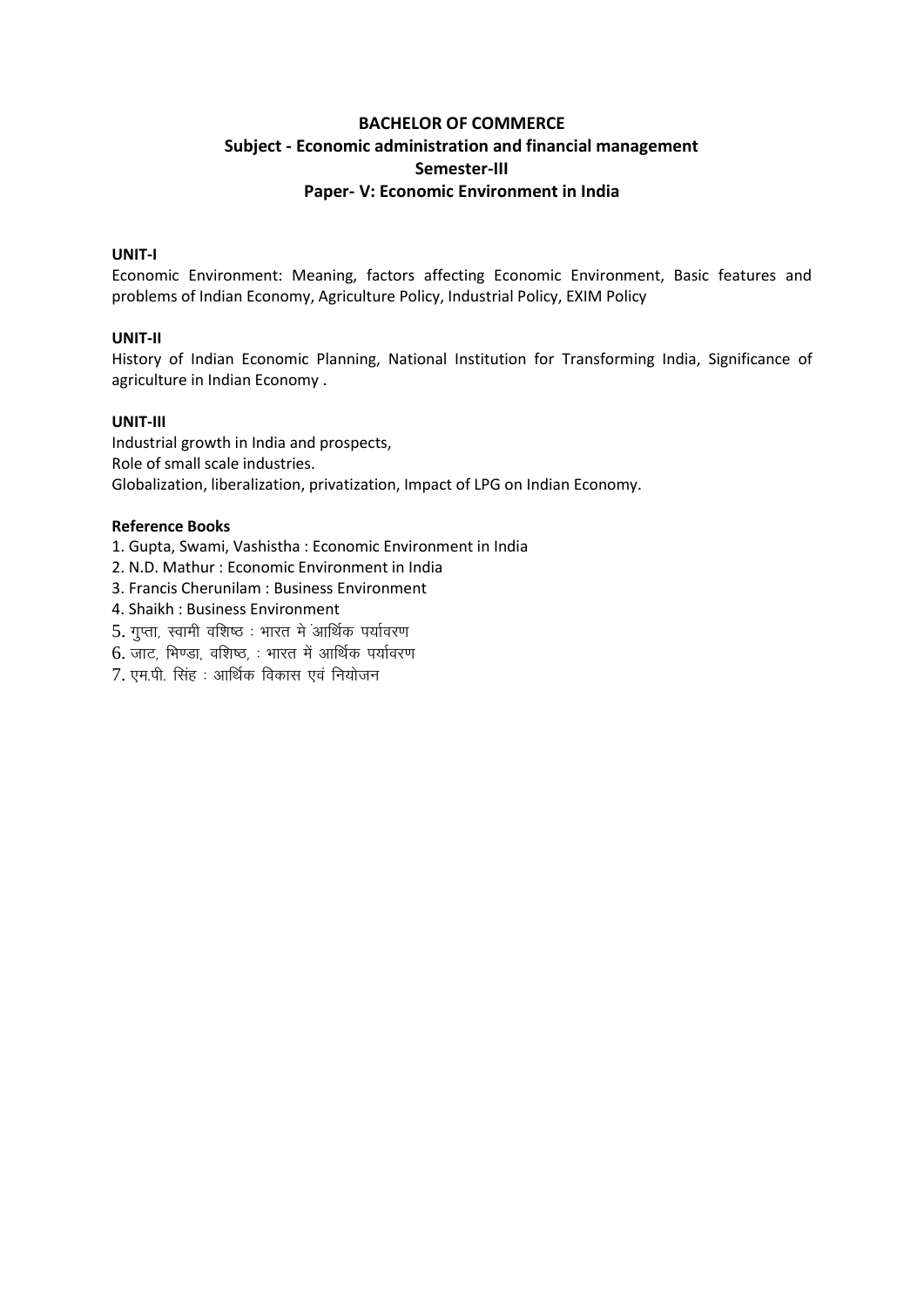## **BACHELOR OF COMMERCE Subject - Economic administration and financial management Semester-III paper- VI : Financial Management**

#### **UNIT-I**

Financial Management: Meaning, Scope, Importance, Role and Responsibility of Financial manager Analysis and Interpretation of Financial Statements. Ratio Analysis: Liquidity, Profitability, Leverage and Activity Ratios.

#### **UNIT-II**

Fund Flow Analysis: Changes in Working Capital, Funds from operations, Fund Flow Statement. Cost-Volume Profit Analysis: P/V Ratio, Break even Analysis, Margin of Safety. Capitalization: Capital Structure, Trading on Equity.

#### **UNIT-III**

Management of Working Capital: Determinates, Sources and Analysis of Working Capital, Estimating of Working Capital Requirements.

Financial and operating Leverage.

- 1. Agarwal, Agarwal : Financial Management
- 2. M.R. Agarwal : Financial Management
- 3. Ravi M. Kishore : Financial Management
- 4. Prasannchandra : Financial Management
- 5. R.P. Rustagi : Financial Management
- 6. Khan, Jain : Financial Management
- 7. I.M. Pandey : Financial Management
- $8.$  अग्रवाल, अग्रवाल : वित्तीय प्रबन्ध
- $9.$  एम.आर. अग्रवाल : वित्तीय प्रबन्ध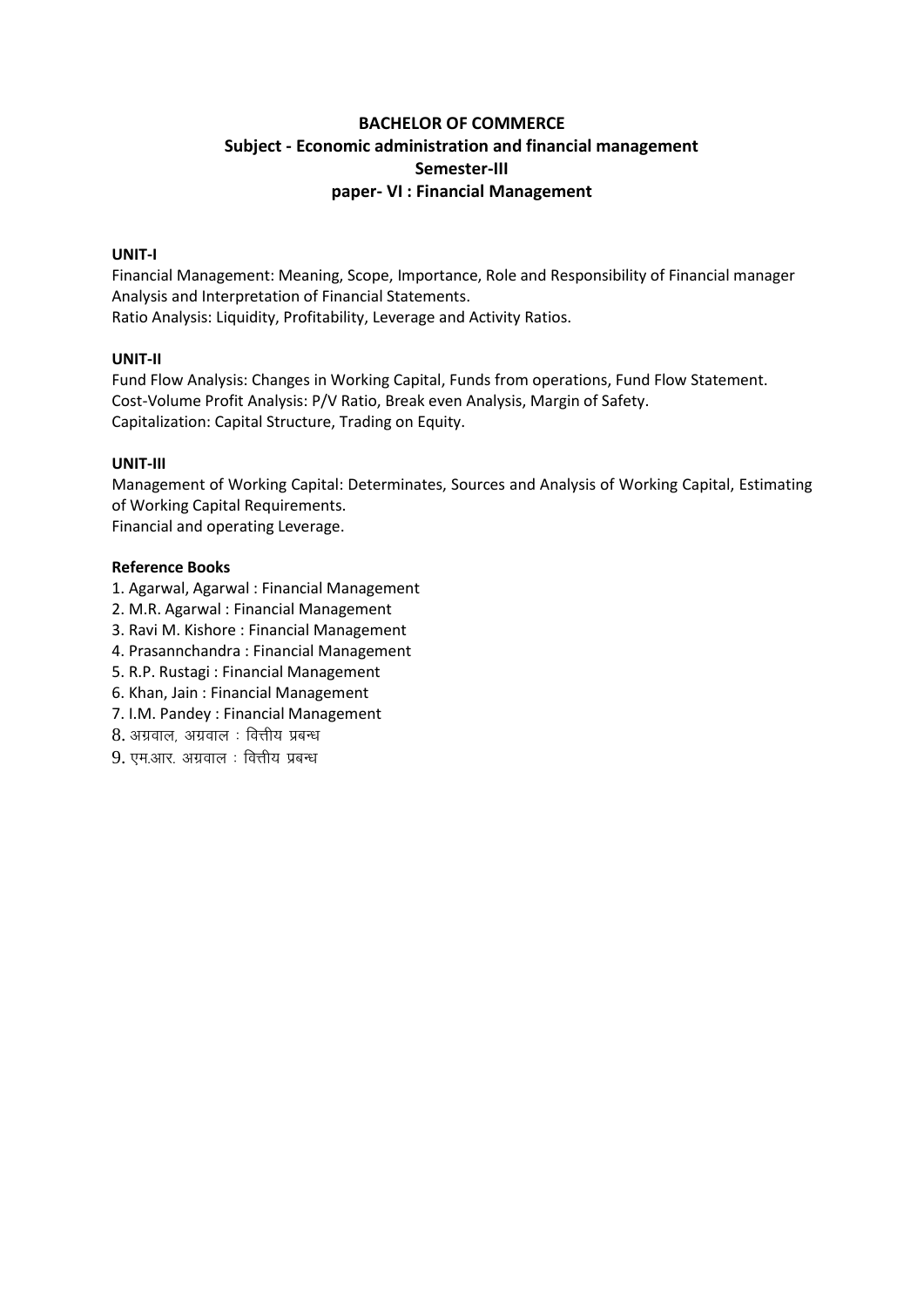## **BACHELOR OF COMMERCE** Subject - Economic administration and financial management Semester-IV Paper - VII International Trade and Finance

### $UNIT-I$

Preliminary Introduction to International Trade Theories, (Comparative Cost Theory and Modern Theory), Terms of Trade: Balance of Trade V/s Balance of payments, Causes of disequilibrium and their remedial measures. Dumping.

#### $UNIT-II$

Bretton woods Institutions : IBRD and its affiliates, IMF. WTO

#### $UNIT - III$

Documentary Credit (L.Cs.), Euro and Euro-Currency Market : Extent, Significance and Operation, Free Trade Zones.

- 1. S.K. Mathur: International Trade & Finance
- 2. Rakesh Mohan Joshi: International Business
- 3. R. Sharma: International Economics
- 4. टी.एन. माथुर, ममता जैन : अन्तर्राष्ट्रीय बैंकिंग
- 5. एच.एस. अग्रवाल, सी.एस. बरला : अन्तर्राष्ट्रीय अर्थशास्त्र
- 6. जे के. टण्डन: अन्तर्राष्ट्रीय व्यापार एवं वित्त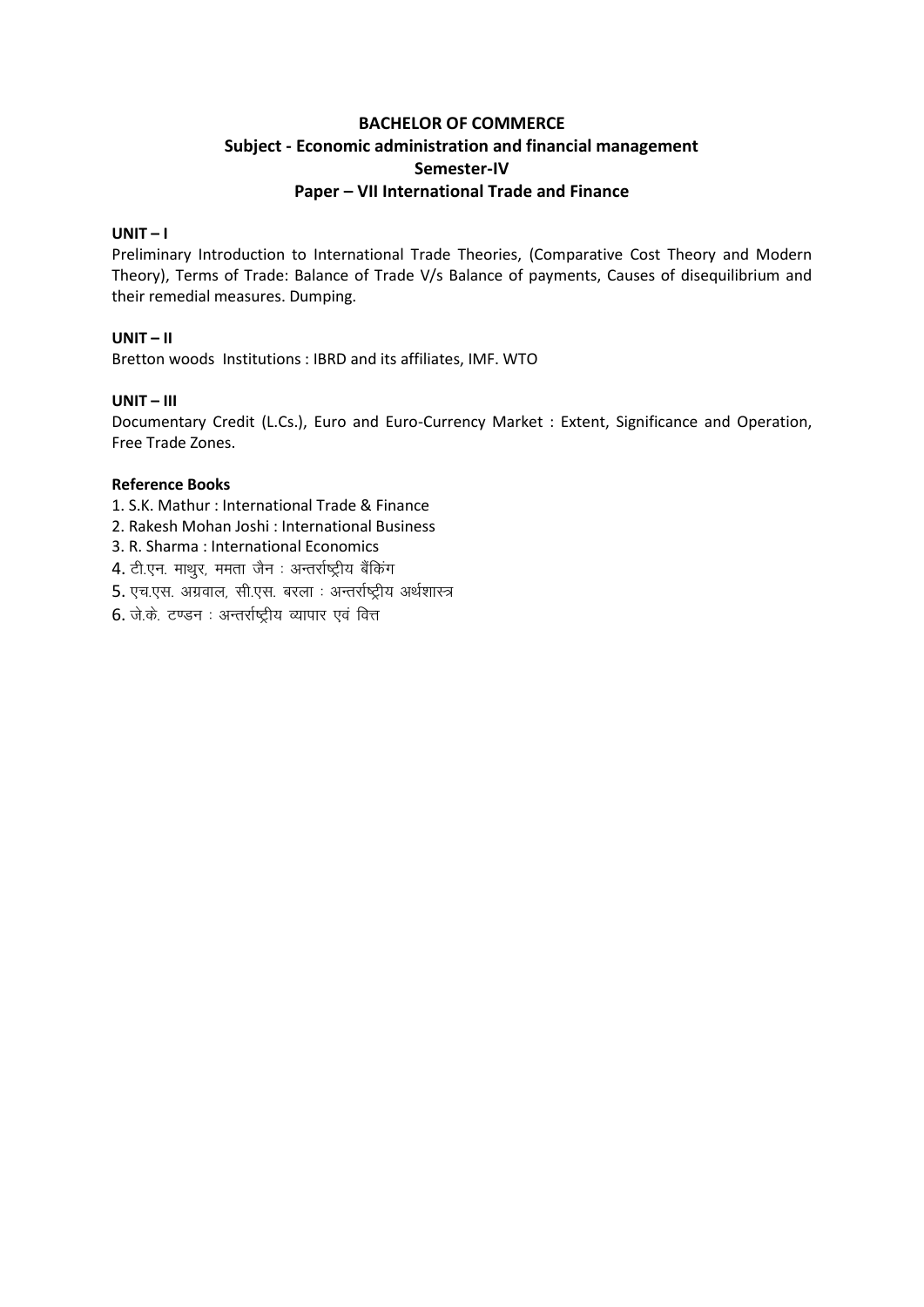## **BACHELOR OF COMMERCE Subject - Economic administration and financial management Semester-IV Paper –VIII Business Finance**

#### **UNIT-I**

Financial Analysis: Meaning, Objectives, Importance and Limitations.

Financial planning and Forecasting.

Capital expenditure and Investment ranking techniques, Practical application of Payback. Capital expenditure and Investment ranking techniques, Practical application of Payback. Average Rate of Return and Discounted cash flow (Time-adjusted) Techniques, Present value, Net present value, Profitability index, Cost-Benefit analysis, Relation between Internal Rate of return and Terminal value method.

#### **UNIT-II**

Cash Flow Statement: Operating, Investing and Financing Activities.(AS-3 Method) Management of Receivables and Cash. and inventory management.

#### **UNIT-III**

Cost of Capital and its Computation. Dividend policies. Sources of Finance: Short Term, Medium Term and Long Term.

- 1. Agarwal, Agarwal : Financial Management
- 2. M.R. Agarwal : Financial Management
- 3. Ravi M. Kishore : Financial Management
- 4. Prasannchandra : Financial Management
- 5. R.P. Rustagi : Financial Management
- 6. Khan, Jain : Financial Management
- 7. I.M. Pandey : Financial Management
- $8.$  अग्रवाल, अग्रवाल : वित्तीय प्रबन्ध
- 9. एम.आर. अग्रवाल : वित्तीय प्रबन्ध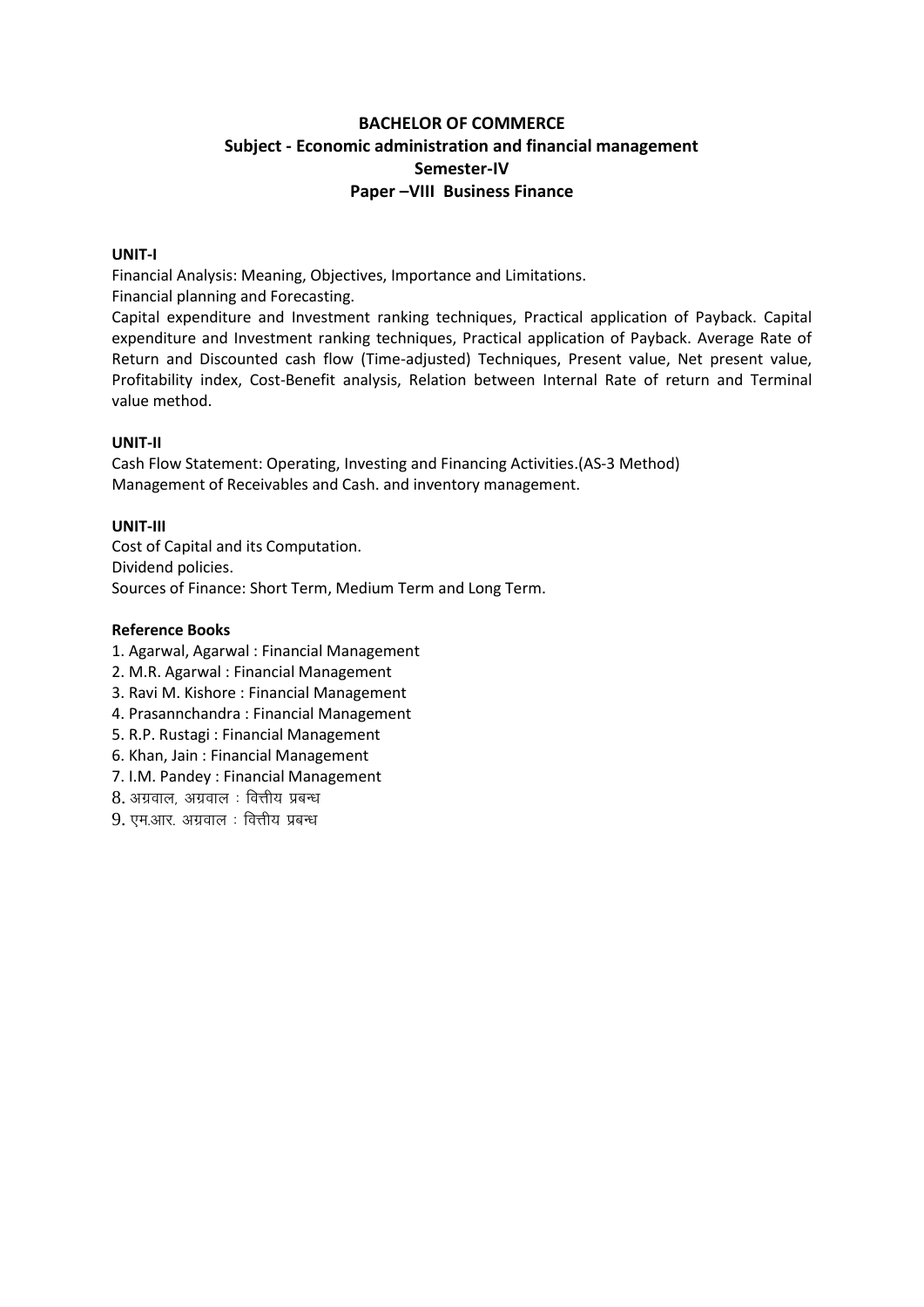## **BACHELOR OF COMMERCE Subject - Economic administration and financial management Semester-V Paper-IX: Rural Development and Co-Operation**.

#### **UNIT-I**

Concept and significance of rural development. Strategy of rural development: current issues. Rural development administration: rural development agencies. Village level, block level and district level administration of rural development. District rural development agencies

#### **UNIT-II**

Rural Development Programmes : Tribal Welfare, woman and child development. Rural Marketing : Nature, characteristics and the potential of rural marketing in India Agriculture price determination and commodity Trading

#### **UNIT-III**

Concept of Co-Operation. Principles of Co-Operation, Co-Operative movement in Rajasthan. Co-Operative Marketing, Consumers Co-Operative. A study of Apex Co-Operative Bank and RAJFED.

- 1. Gupta, Swami : Rural Development & Co-operation
- 2. C.M. Choudhary : Rural Development & Co-operation
- 3. Ruddar Dutt Sundaram : Indian Economy
- 4. T.N. Hazela : Principles, Problems, Practice of Co-operation
- 5. Agarwal, Mathur, Gupta : Co-operative Thought & Rural Development
- 6. Kunsal : Co-operative in India & Abroad
- $7.$  सी.एम. चौधरी : ग्रामीण विकास एवं सहकारिता
- $8.$  गुप्ता स्वामी : ग्रामीण विकास एवं सहकारिता
- 9. एन.एल. अग्रवाल : भारत मे कृषि का अर्थशास्त्र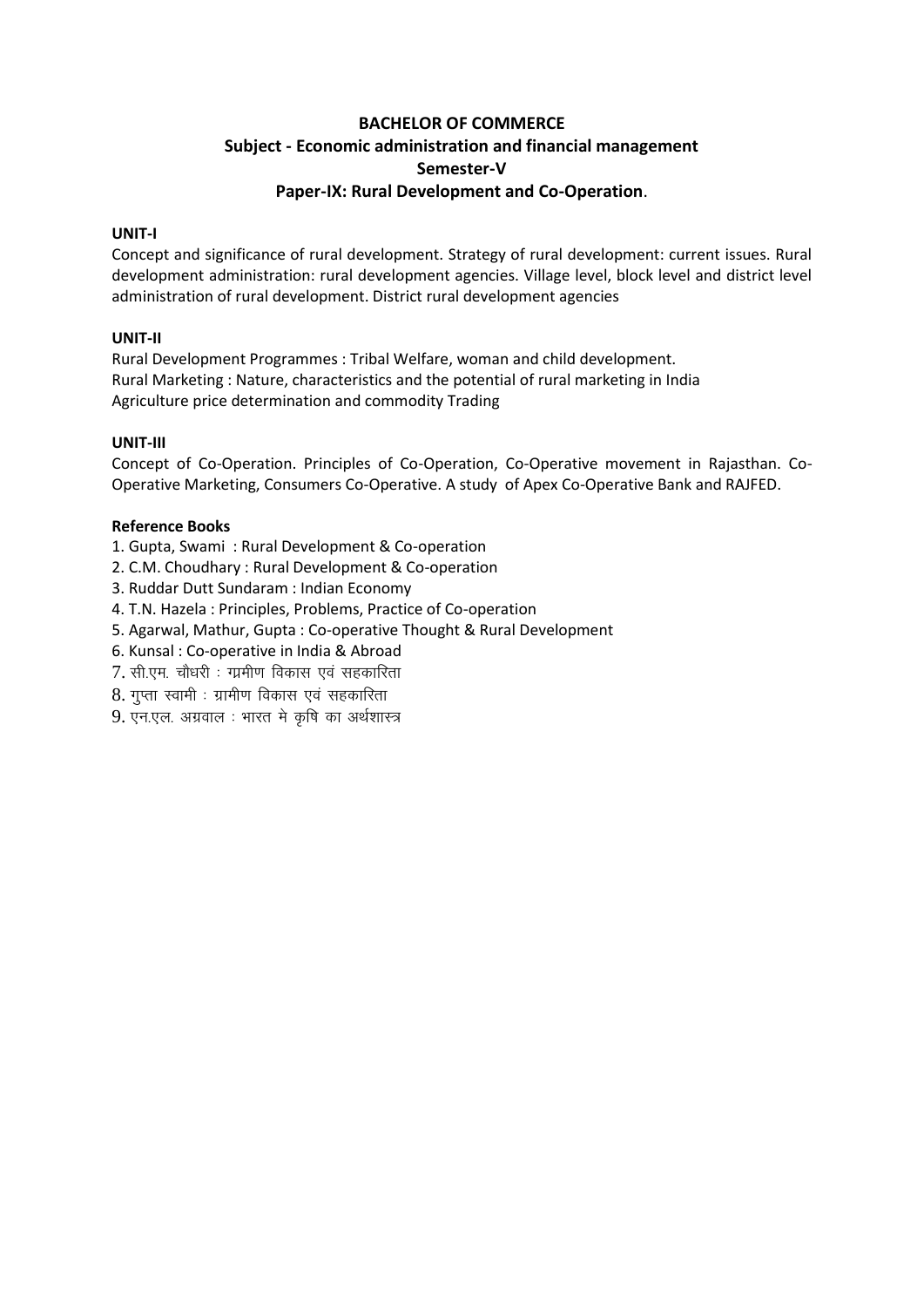## **BACHELOR OF COMMERCE Subject - Economic administration and financial management Semester-V Paper –X: Business Budgeting**

#### **UNIT-I**

Business Budgets and Budgeting: meaning, nature, objectives, advantages and limitations of budgets and budgeting, budget terminology, preparation of budget, budget co-ordination, essentials of an effective budgeting.

Types of Budgets: fixed and flexible budget, functional budgets: master budget, sales budget, production budget, cost of production budget, direct material budget, direct labour budget and overhead budget.

#### **UNIT-II**

Business forecasting: meaning, theories, importance and limitations of business forecasting. Techniques and tools of business forecasting. Essentials of business forecasting.

Performance Budgeting: The concept, Evolution and its applicability to Government and business with special reference to India. Steps in the preparation of Performance Budgets, limitations of performance budgeting in India.

Budgeting control. Budgetary control: meaning, characteristics, objectives and benefits of budgetary control.

Budgetary Control v/s standard costing. Sales variance, material variance, labour variance.

#### **UNIT-III**

Cash budgeting: meaning, importance, and forms of cash budget, preparation of cash budget. Zero Base Budgeting.

Reporting to management and Information System: External reporting of security markets. Government (Planners/Policy-Matters) and other agencies, Preparation of various performance, reports for presentation to various levels of management, Timeliness, Reliability and Relevance of such reports and their Practical applications.

- 1. Agarwal, Vijay, Surolia : Business Budgeting
- 2. M.R. Agarwal : Business Budgeting
- $3.$  अग्रवाल, विजय, सरोलिया: व्यावसायिक बजटन
- $4.$  एम.आर. अग्रवाल : व्यावसायिक बजटन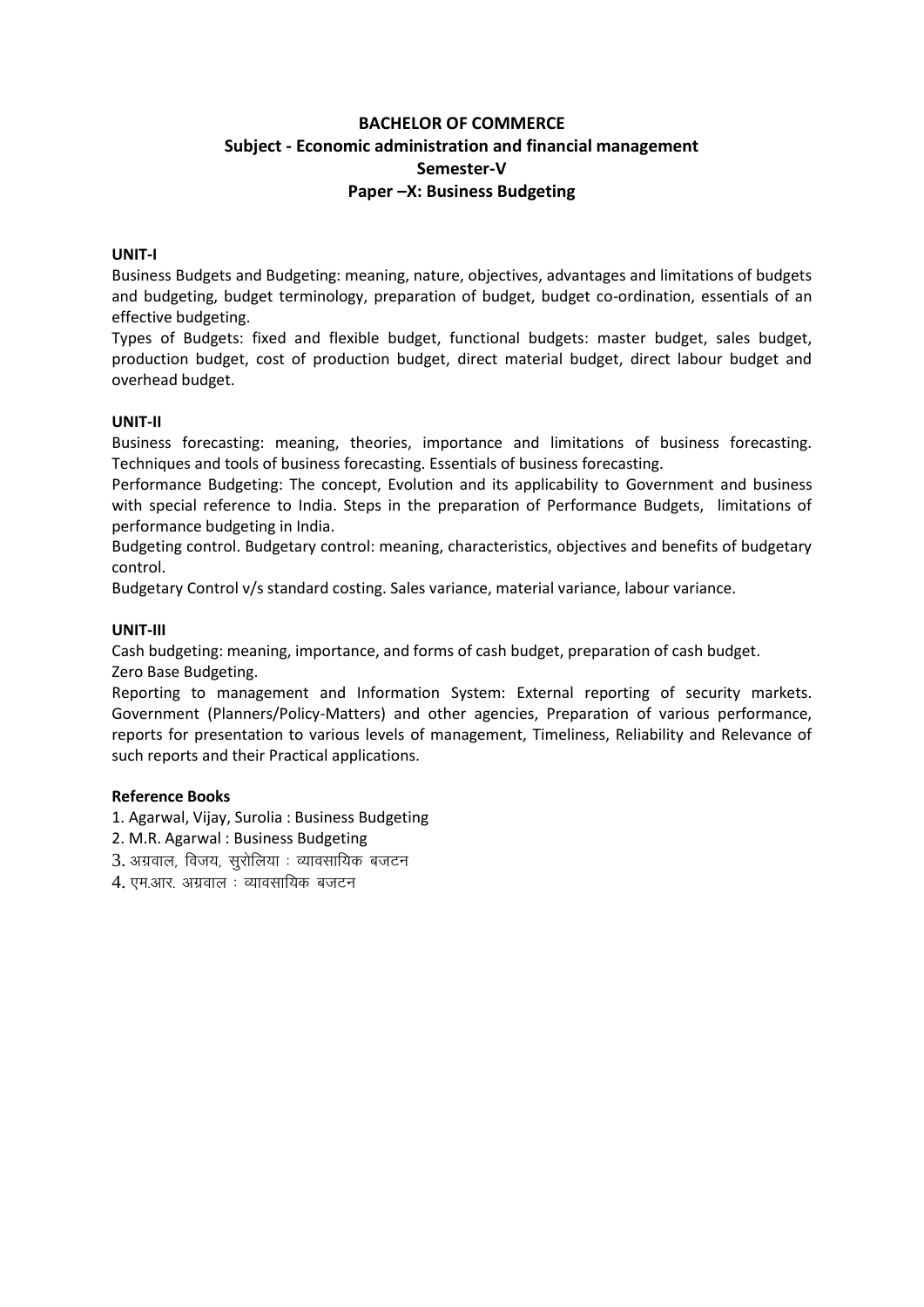## **BACHELOR OF COMMERCE Subject - Economic administration and financial management Semester-VI Paper-XI: Economy of Rajasthan**

#### **UNIT-I**

Rajasthan's physiographic, climate, vegetation and soil physical divisions of Rajasthan. Population: size and growth Rural and urban Population.

Agriculture: land utilization, cropping pattern, Food and commercial crops, land reforms. Major irrigation and power projects,

importance of animal husbandry, dairy development Programmes, problems of sheep and goat husbandry.

#### **UNIT-II**

Industry: Growth and location of industries, small scale and cottage industries, industrial export from Rajasthan. Handicrafts, industrial policy of Rajasthan, fiscal and financial incentives for industries development of industrial areas.

Drought and Famine in Rajasthan: short term and long term drought management strategies. Tourism Development: its role in the economy of the state, problems and prospectus, strategy of tourism development in the state.

#### **UNIT-III**

Economic planning and Development in Rajasthan, Problems of poverty and unemployment in Rajasthan Mineral resources of Rajasthan.

- 1. L.N. Nathuramka : Economy of Rajasthan
- 2. Govt. of Rajasthan : Basic Statistics of Rajasthan
- $3.$  एल.एन. नाथरामका : राजस्थान की अर्थव्यवस्था
- 4. बी.एल. ओझा : राजस्थान की अर्थव्यवस्था